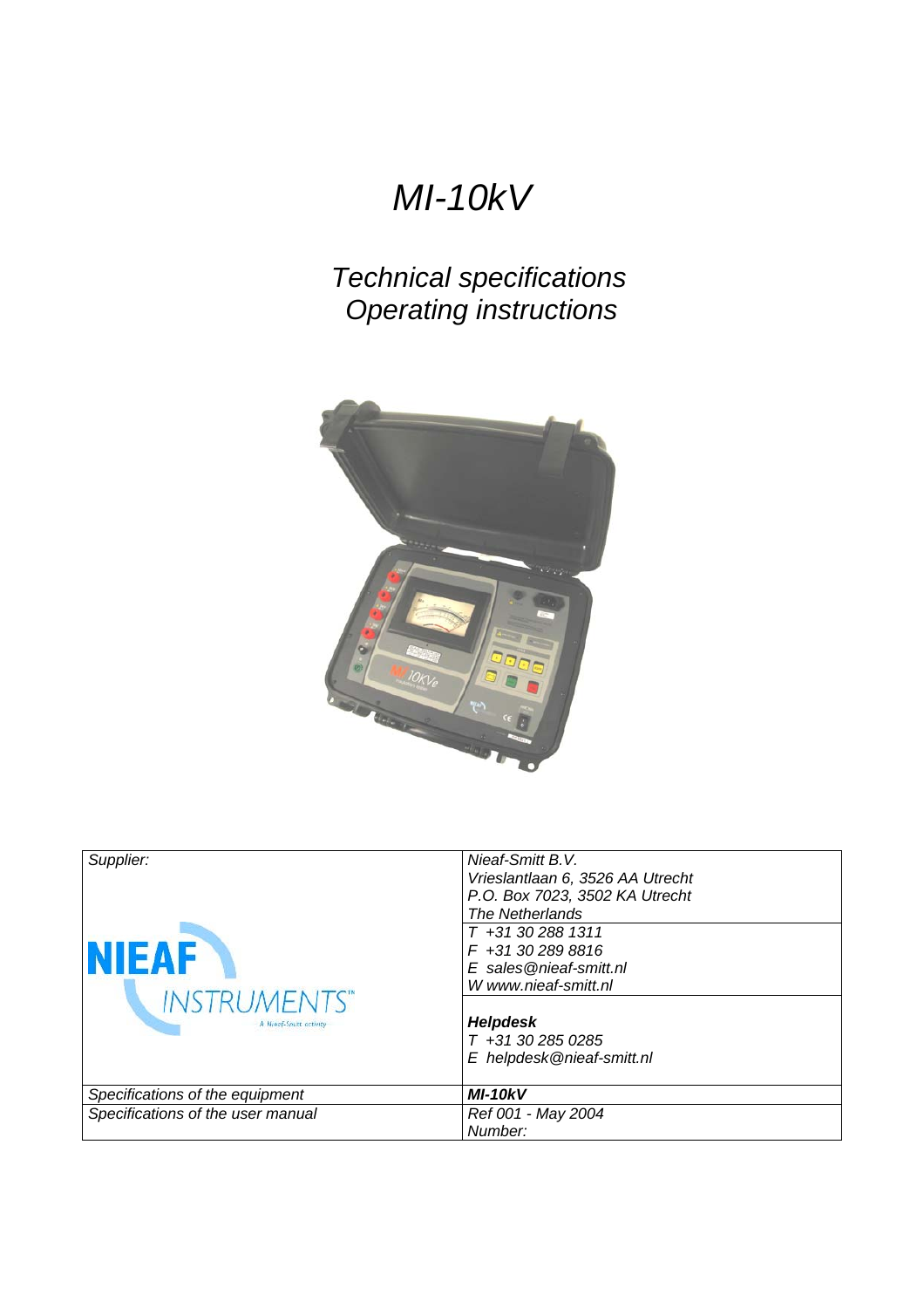

*There are hazardous voltages involved in assays carried out using this megohmmeter. Although output current of the megohmmeter is limited, external capacities are charged to very high potentials and there is no protection against them. So, a suitably trained and competent person, strictly applying corresponding security standards should only use this equipment.*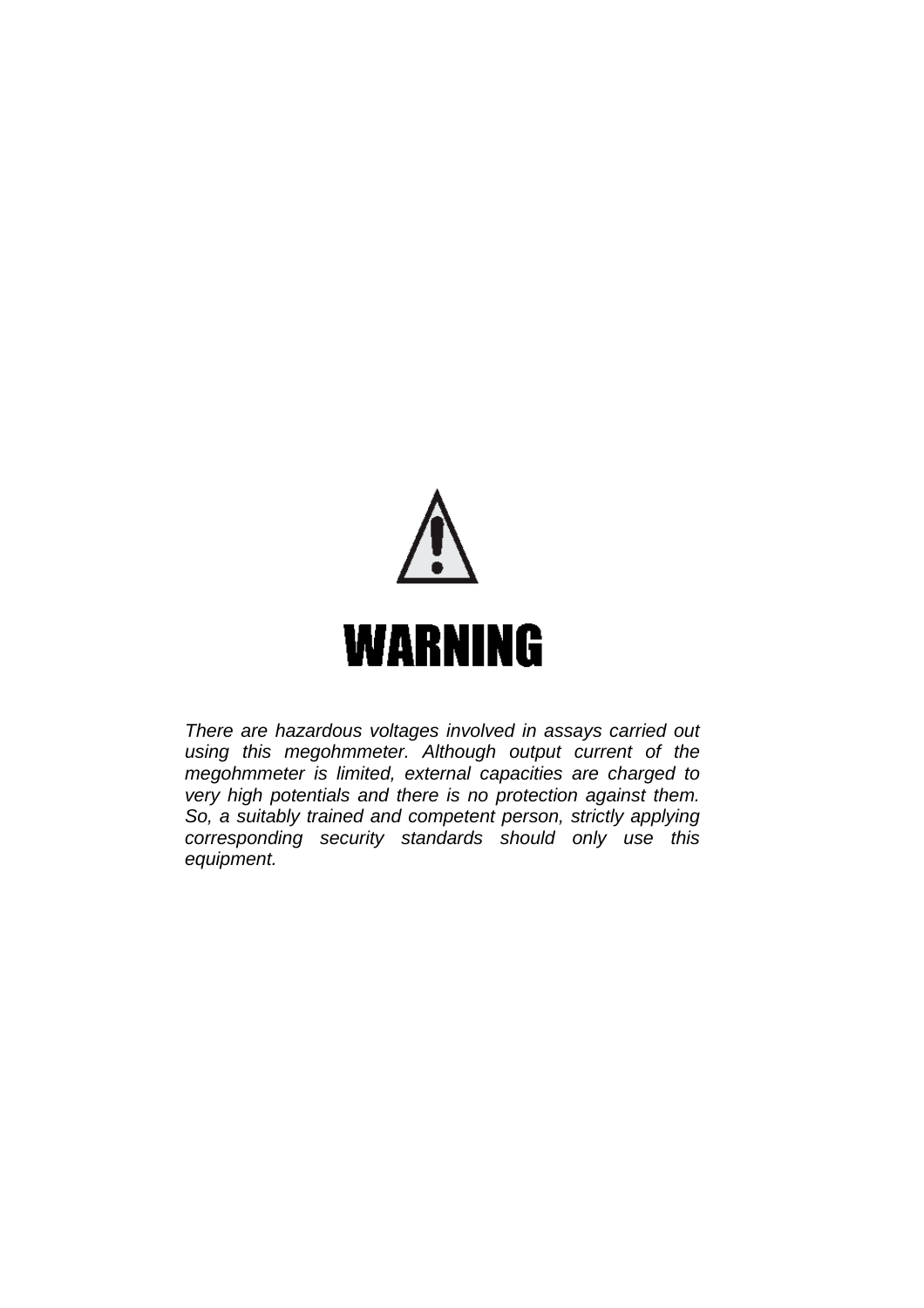# **Contents**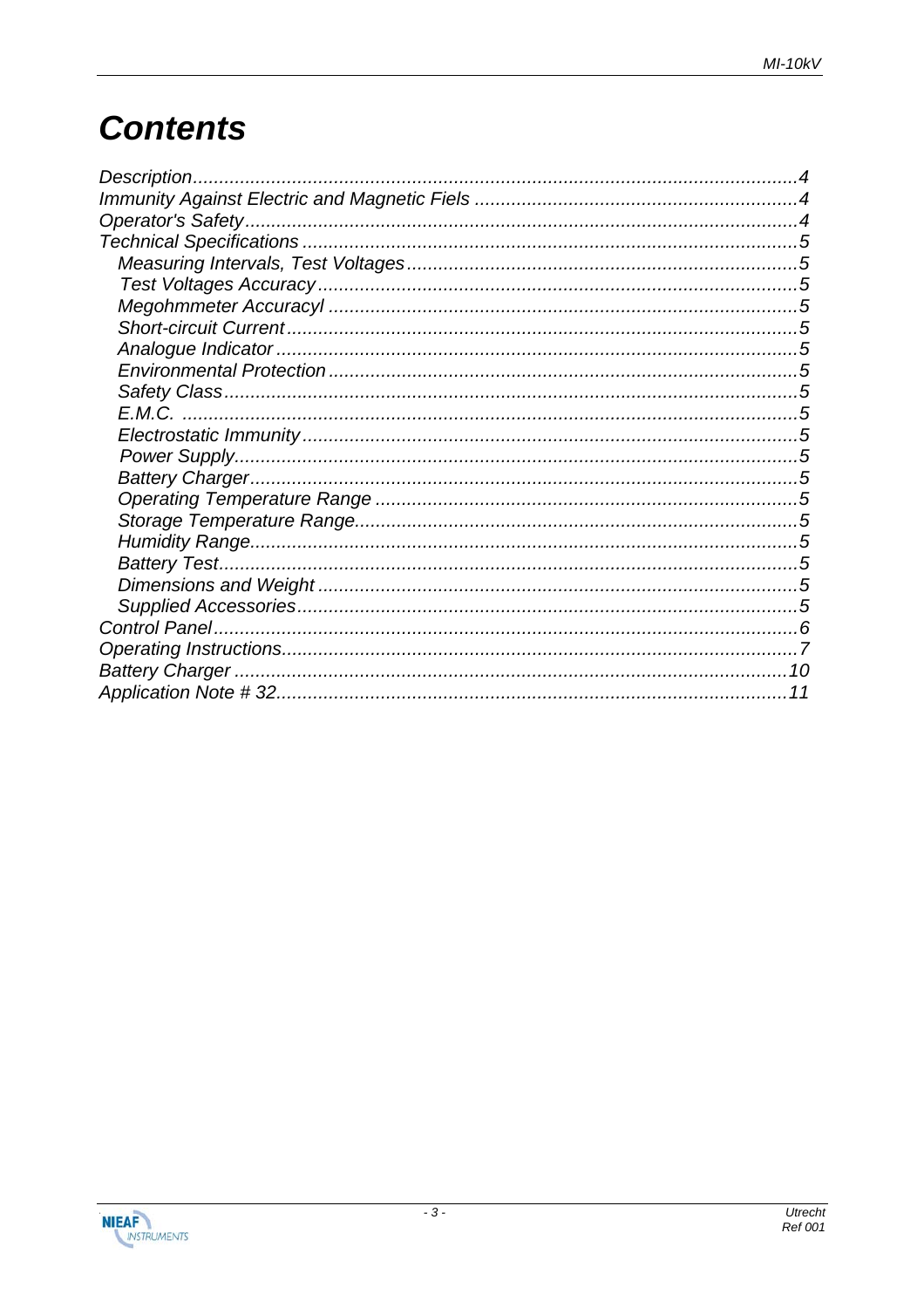## *Description*

*The Nieaf Instruments MI-10kV electronic megohmmeter is a versatile, portable, user friendly, rugged instrument. It uses an efficient, well experienced technology providing reliable, safe and accurate insulation resistance measurements up to 2.000.000M* Ω*, with four test voltages: 1.000, 2.000, 5.000 and 10.000V.*

*Due to its compact size and reduced weight, mechanical strength, self-contained battery supply, this apparatus is particularly suitable for field tests under severe environments. It is easy to be carried, very simple to be operated and stands severe handling conditions including frequent shocks, extreme temperatures, vibrations during transportation through hard roads, long direct exposure to solar radiation, dust, sand and other air-borne impurities etc.*

*Accuracy is not affected by all these conditions and it is still comparable with that of the best laboratory instruments.*

## *Immunity against electric and magnetic fields*

*The Nieaf Instruments megohmmeters feature an effective filtering system that improves immunity against electromagnetic disturbances and prevents variations induced by industrial frequency fields.*

## *Operator's Safety*

*Due to the high voltages involved, operator's safety is a must. Nieaf Instruments megohmeters were designed considering this outstanding aspect: ENCLOSURE: Moulded in high dielectric strength plastic.*

*HIGH-VOLTAGE INDICATOR LIGHT: An indicator light (LED) is warning the presence of high voltage at the output terminal during a measurement and remains lit until the discharge process is completed.*

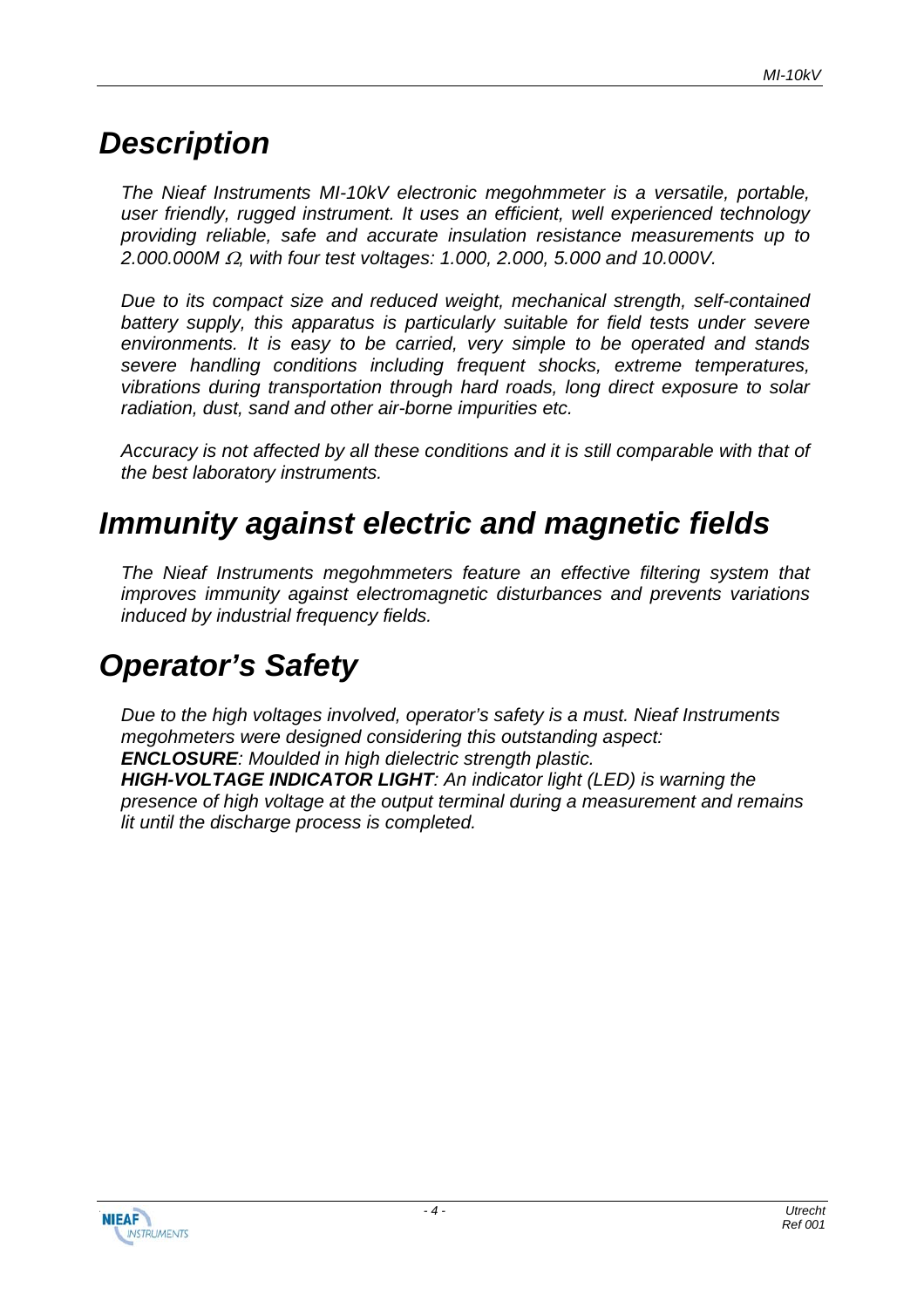# *Technical Specifications*

| Test<br><b>Voltage</b> | <b>MEASURING RANGES (ΜΩ)</b> |               |                   | <b>Scale</b>         | <b>Output</b>     |                   |
|------------------------|------------------------------|---------------|-------------------|----------------------|-------------------|-------------------|
| (Volts)                |                              | в             |                   | Cx10                 | <b>Multiplier</b> | <b>Resistance</b> |
| 1.000                  | $0 - 20$                     | $10 - 300$    | $200 - 20.000$    | $2.000 - 200.000$    | $\times$ 1        | 1 $M\Omega$       |
| 2.000                  | $0 - 40$                     | $20 - 600$    | $400 - 40.000$    | $4.000 - 400.000$    | X <sub>2</sub>    | $2M\Omega$        |
| 5.000                  | $0 - 100$                    | $50 - 1.200$  | $1,000 - 100,000$ | 10.000 - 1.000.000   | X 5               | $5M\Omega$        |
| 10.000                 | $0 - 200$                    | $100 - 3.000$ | $2.000 - 200.000$ | $20.000 - 2.000.000$ | X 10              | 10 $M\Omega$      |

*+2% of nominal test voltage on R> 10G*<sup>Ω</sup> *-5<sup>o</sup>*

*Class 2 (+ 2% of full scale deflection)* 

#### *SHORT-CIRCUITCURRENT HUMIDITY RANGE 1,0mA 95% RH (non condensing)*

### *ANALOGUE INDICATOR BATTERY TEST*

#### *ENVIRONMENTAL PROTECTION IP54 with closed lid. GUARD TERMINAL*

*Meets the requirements of IEC 61010-1/1990, stray resistance. IEC 61010-1/1992-2*

*In accordance with IEC61326-1*

*ELECTROSTATIC IMMUNITY 9,5 kg (including accessories) In accordance with IEC1000-4-2*

*POWER SUPPLY Every megohmmeter is supplied with a full Internal rechargeable 12V – 7Ah sealed lead set of test leads, rechargeable battery, acid battery charger, carrying bad and operating manual.*

*BATTERY CHARGER For 200/240V~, 50/60Hz, 40VA, mains supply*

*TEST VOLTAGES ACCURACY OPERATING TEMPERATURE RANGE*  $C$  to  $50^{\circ}$ C

### *MEGOHMMETER ACCURACY STORAGE TEMPERATURE RANGE C to 65<sup>o</sup> C*

*Up to 100 mm. Scale length, tautband, with Allows checking battery status under real Mirror (thus avoiding parallax errors) consumption conditions without interrupting the generation of test voltages*

*Allows the measurement of very high SAFETY CLASS resistance values, avoiding the effect of*

### *DIMENSIONS*

*E.M.C. 378 x 308 x 175 mm. (housing only)*

### *WEIGHT*

### *SUPPLIED ACCESSOIRES*

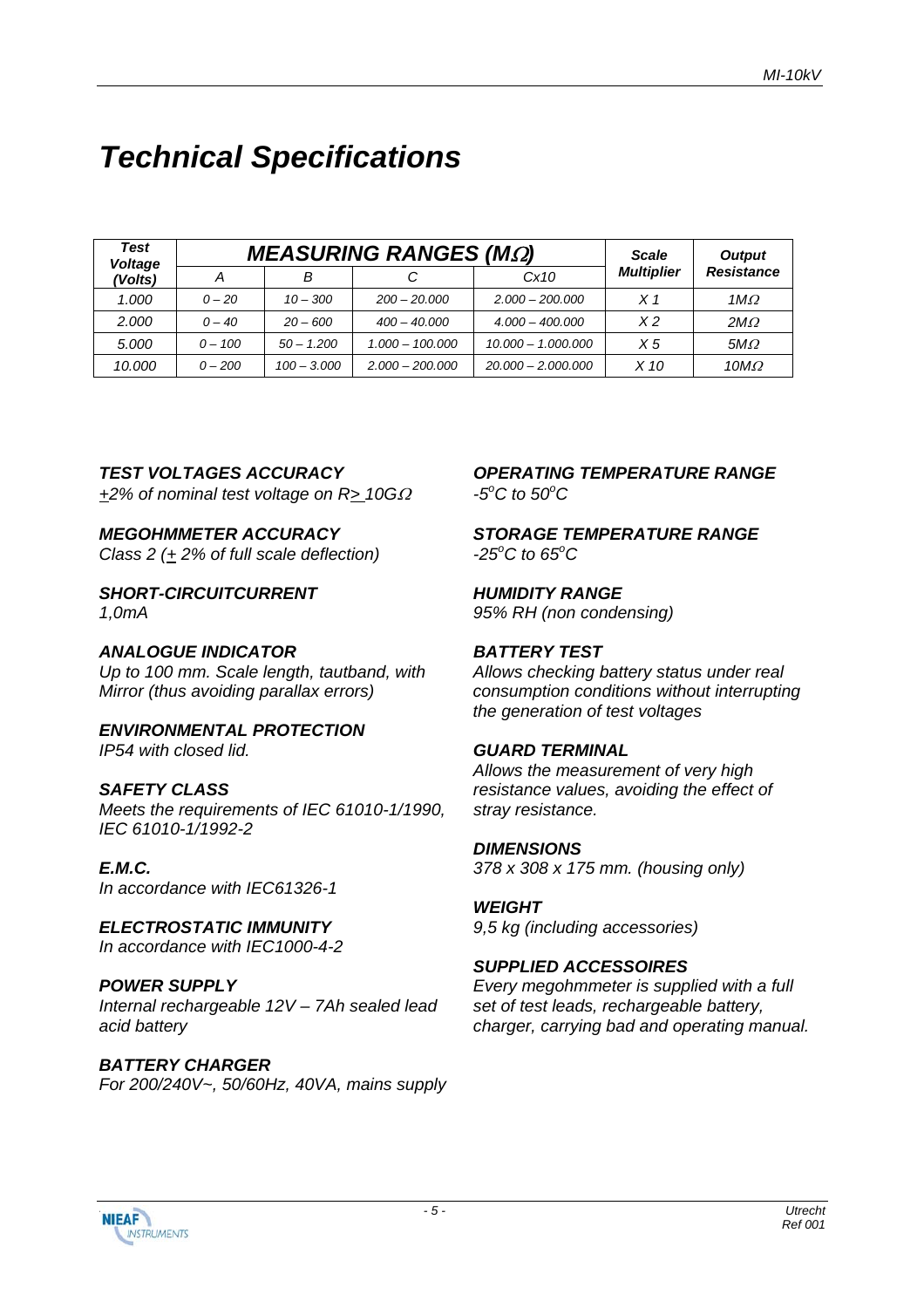## *Control Panel*



- *1. Power input (220/240V~) 10. Mechanical adjust (Infinite*
- 
- 
- 
- 
- 
- *7. Current return terminal (-R) 16. ON/OFF switch*
- *8. GUARD terminal (G) 17. START key*
- *9. Analogue indicator 18. STOP key*
- 
- *2. Fuse 11. ON indicator*
- *3. 10kV test voltage 12. High voltage indicator*
- *4. 5kV test voltage 13. Key board range (A,B,C&CX10)*
- *5. 2kV test voltage 14. Battery charger indicator*
- *6. 1kV test voltage 15. Battery check key*
	-
	-
	-

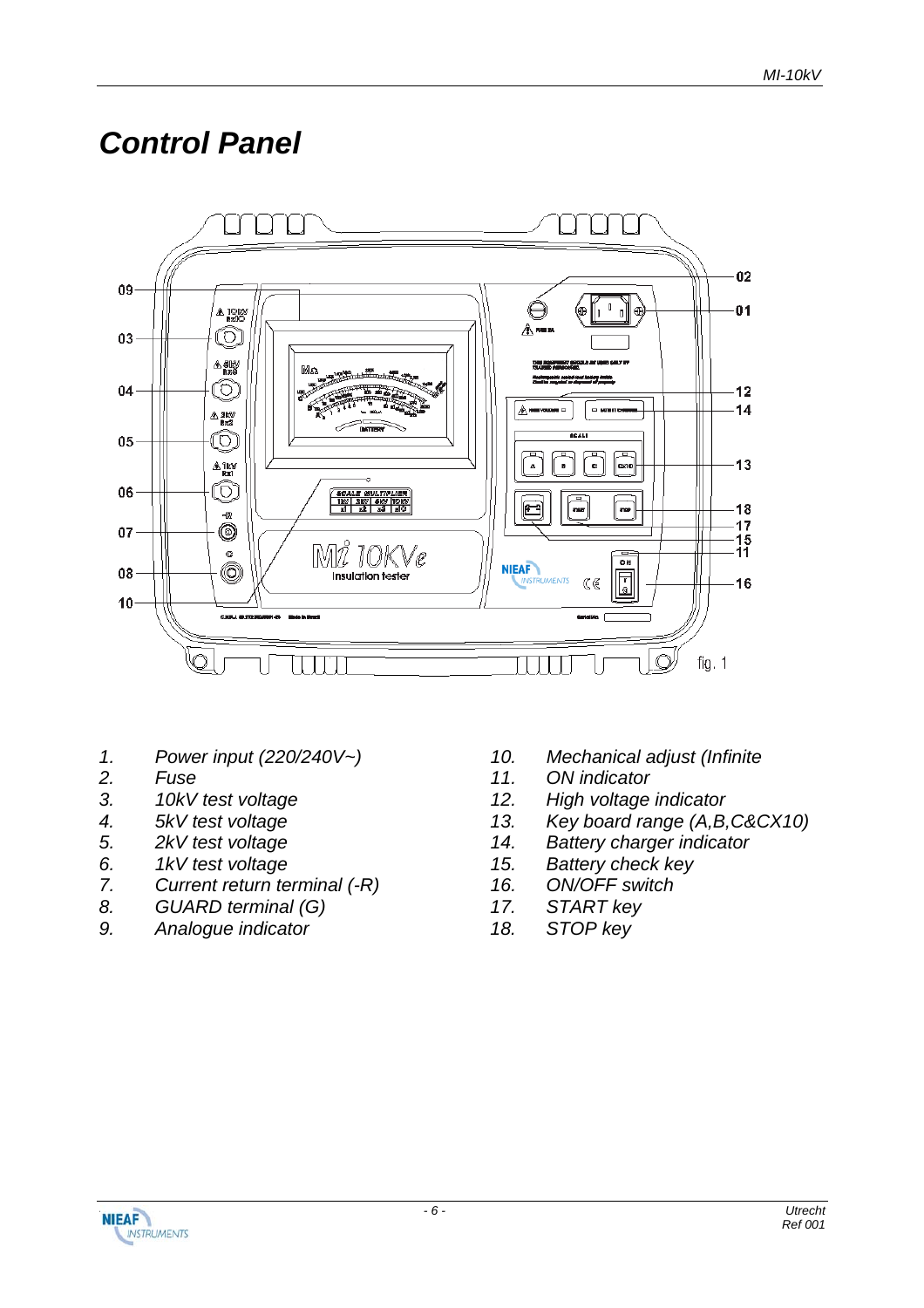# *Operating Instruction*

*1) Be sure that there are no voltage differences between the points at which the megohmmeter will be connected, or between them and ground.*

*Caution This megohmmeter is inhibited to generate test voltage while it is connected to mains. Therefore, the power cable has to be unplugged from mains prior to press the start button.*

- *2) Determine the value of test voltage to be used in the insulation resistance measurement.*
- *3) Connect the connector red pin of the red cable to the 10kV(3), 5.kV (4), 2kV (5), of 1kV (6), V terminal in accordance with the desired test voltage.*
- *4) Connect the black cable to the –R (7) megohmmeter terminal (See fig. 2)*

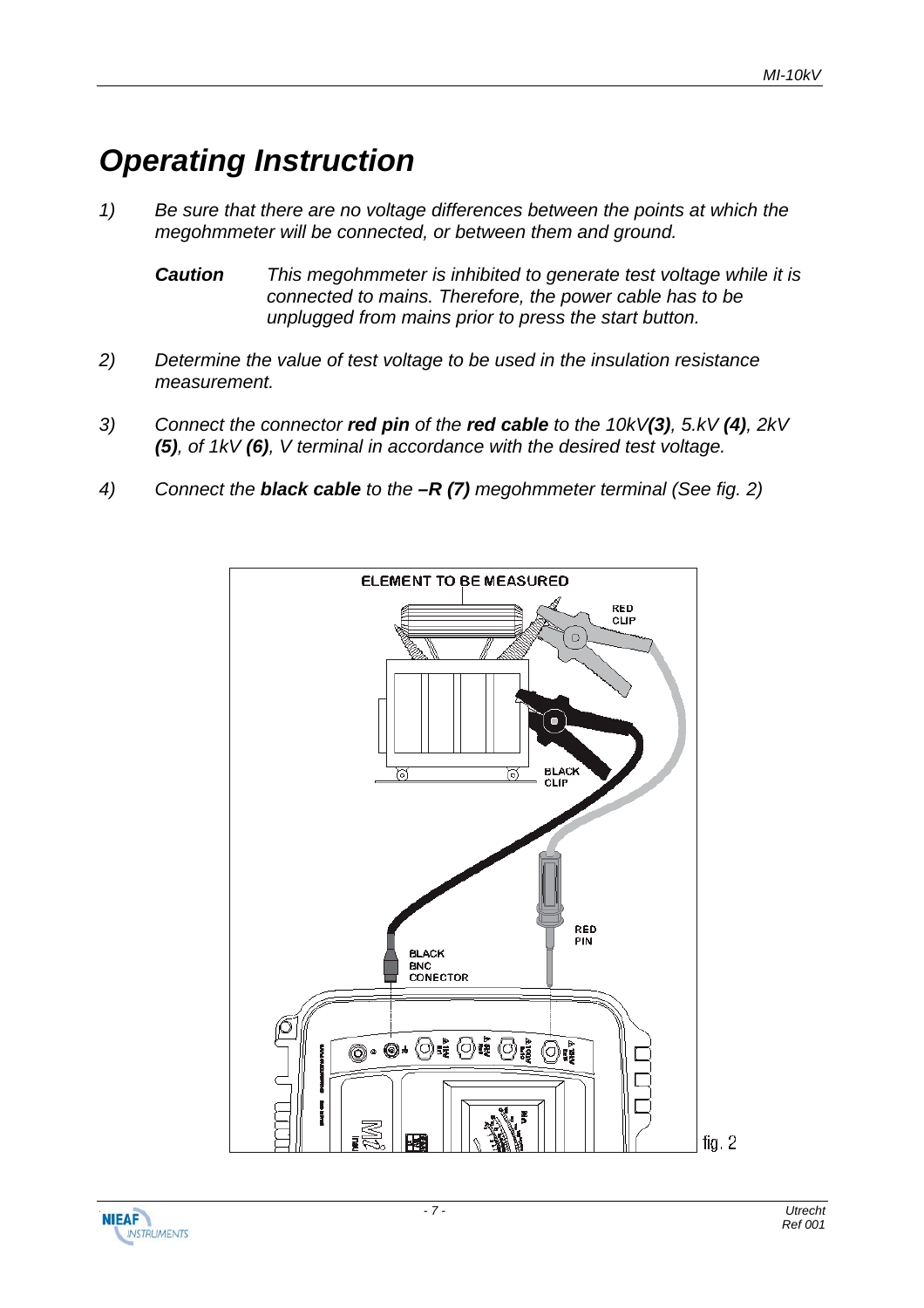- *5) The green GUARD (8) terminal is not always used. Application Note #32 explains the use of GUARD (8) terminal is order to minimizing the effect of stray resistances. When measurements is carried out between parts which is none of them is grounded, (like between high-side and low-side windings of a transformer), GUARD (8) terminal must be connected to ground in order to fix the apparatus potential. At any time a measurement is performed, either the –R (7) or GUARD (8) terminals must be connected to ground but never both simultaneously. If non of these terminals are connected to ground, the megohmmeter can reach a high potential that may result in a stable reading.* If *both terminals are simultaneously connected to ground, there is a shortcircuit between them and consequently the megohmmeter will measure with error.*
- *6) Connect the free ends of cables (dolphin clips) to the element to be measured.*
- *7) Turn of the apparatus by pressing the ON/OFF (16) key. The ON LED (11) begins to bright.*
- *8) Press the START KEY (17). Then the high-voltage generator starts operating and the corresponding indication light turns on at the front panel. The meter pointer will indicate the value of the unknown resistance. If the element to be measured is strongly capacitive it will initially indicate a low resistance value, which will be gradually increased while the charging of that capacitance takes place. The instrument will always begin in the scale 'A'. See fig. 3.*

![](_page_7_Figure_5.jpeg)

*9) When the measured resistance exceeds the maximum value in range A, press range B key, and if still the value is not achieved, press keys of ranges C or Cx10, as required.*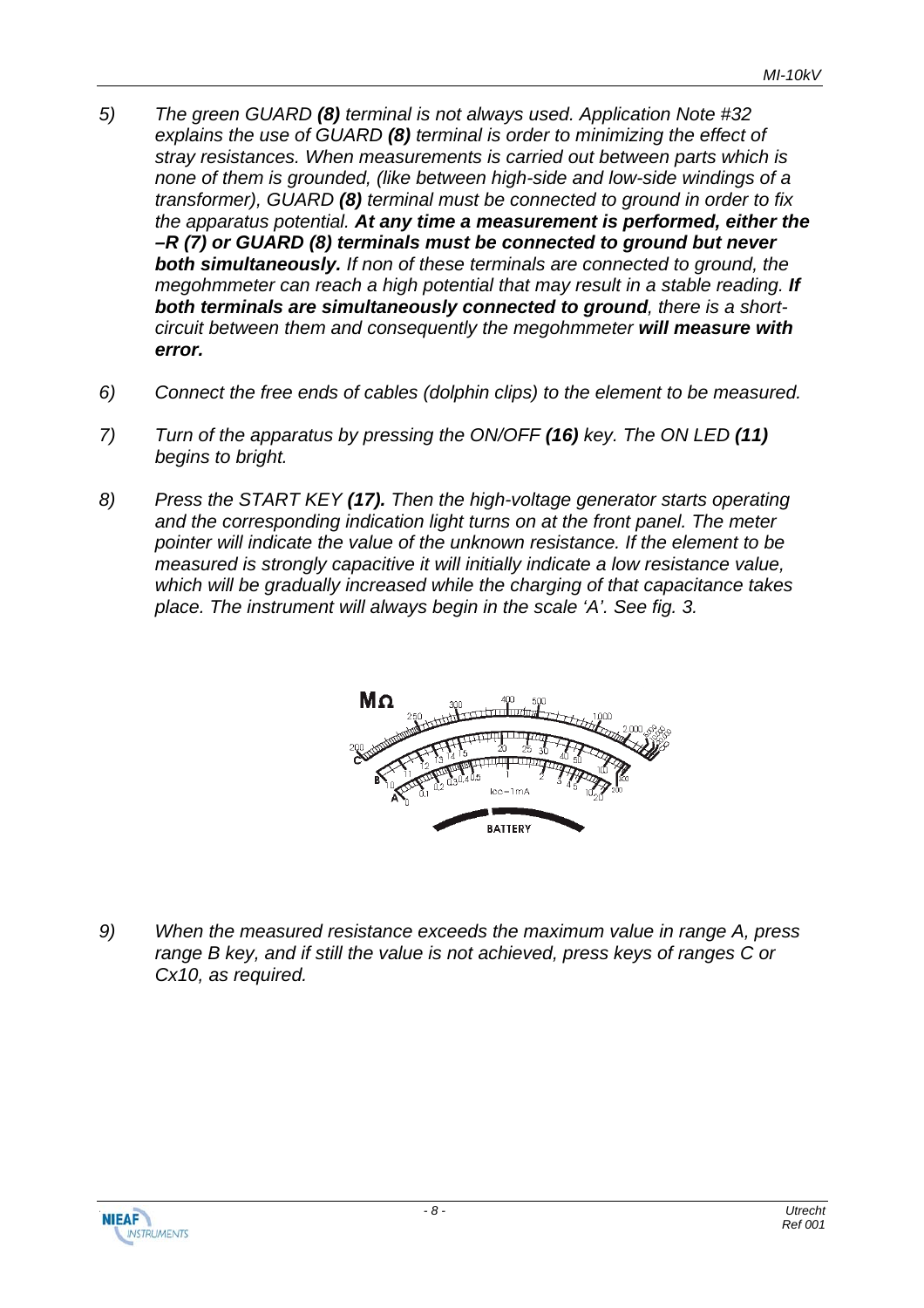*10) Always remember to multiply the reading by the factor stated in the following table, depending on selected test voltage:*

| <b>SCALE MULTIPLIER</b> |                  |                            |                             |  |
|-------------------------|------------------|----------------------------|-----------------------------|--|
|                         | 1kV 2kV 5kV 10kV |                            |                             |  |
| x1                      | x2               | $\parallel$ x <sup>5</sup> | $\parallel$ x10 $\parallel$ |  |

- *11) When key C x 10 is used, reading shall be carried out in range C and shall be multiplied by 10, in addition to the factor corresponding to the test voltage.*
- *12) When you press STOP KEY (18), the megohmmeter will start discharging the potentials accumulated in the apparatus internal capacitances and in those of the element under test as well. When this discharging process is over (up to 60 seconds after turn off) the HIGH-VOLTAGE LED (12) will turn off automatically. The test leads may be disconnected. To finish measurement press again and release ON/OFF switch (16).*
- *13) In certain instances, when the apparatus is disconnected the pointer exceeds the infinite position to the right side. This is a normal behaviour.*
- *14) Checking battery status. Battery measurement can be performed without interrupting high-voltage generation, which will proved a better evaluation of the battery status, by pressing the Battery Icon key (15) during the measurement. So, the battery test is performed under actual consumption conditions and, for long lasting measurements, (i.e. Polarisation Index), the evolution of battery status can be checked without affecting the measurement. The meter pointer should stop over the blue zone. If the pointer stop over the red zone, this means that the battery is discharged and shall be charged.*
- *15) Infinite setting (10). The mechanical zero of galvanometer must be periodically checked. In order to perform this checking, be sure that the megohmmeter is off. The pointer should stay on the right end of the scale just over the infinite mark on scale C. In other case, the plastic screw at the bottom of the galvanometer acrylic cover shall be adjusted.*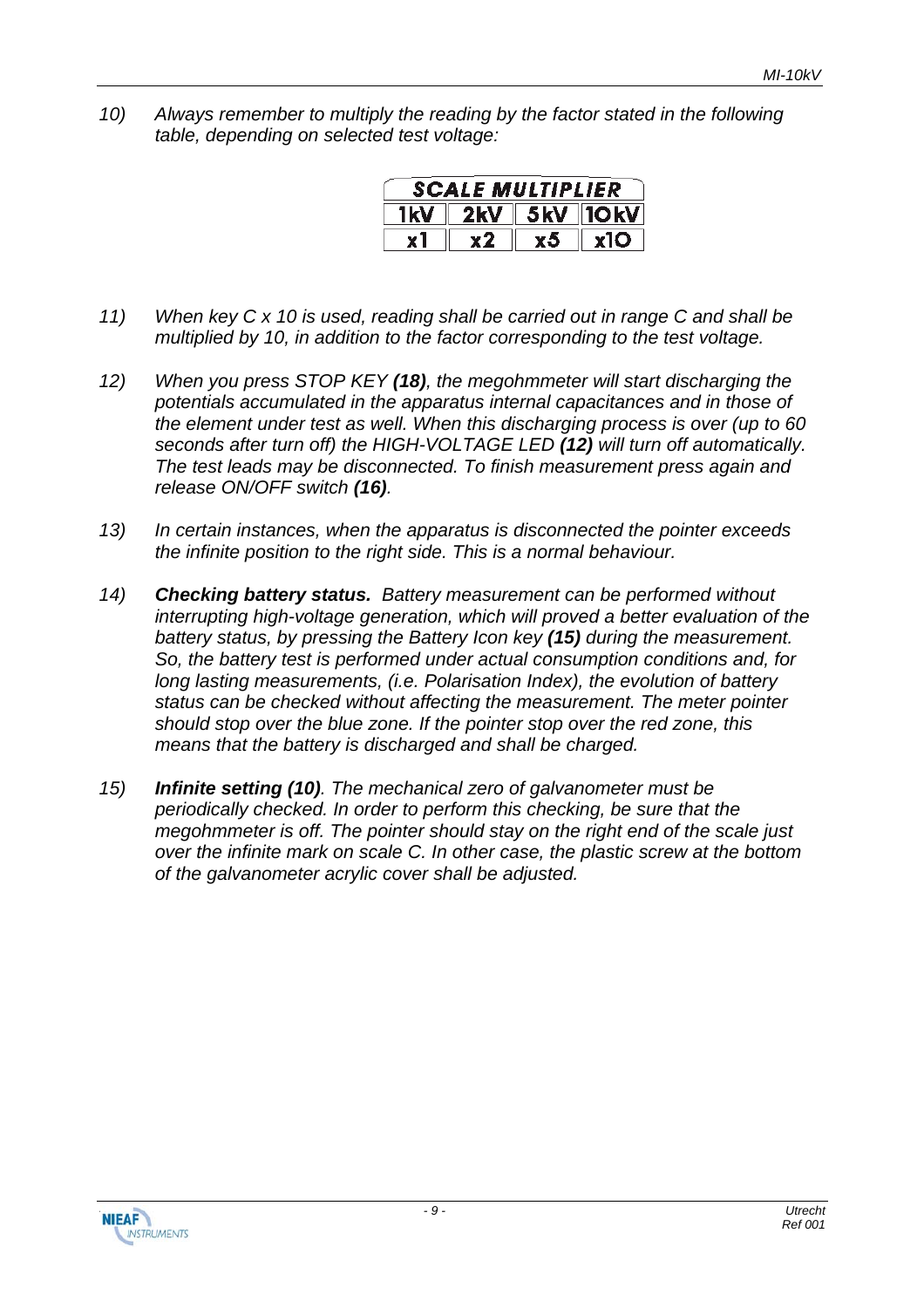# *Battery Charger*

*This equipment has an intelligent built-in circuit that controls the battery charge and does not allow the equipment to operate during the charging process.*

*In order to charge the battery, follow the following procedure:*

- *Verify that the ON/OFF switch (16) is switched off.*
- *Connect the equipment to mains with power cord at the Power Input (01) of the equipment*
- *.* • *After a while, the luminous indicator LED (14) will blink alternatively in green and red during one second, while the charger verifies the initial condition of the battery to select the optimised parameters of the charge.*
- *Later, the LED indicator (14) will keep on being lit in red, up to completing the charge. When the indicator changes to green and will keep being like this up to the equipment is unplugged from mains.*
- *If during the charge the system detects that for any reason the battery is not receiving the normal charging current the LED indicator (14) will blink in red.*
- *If at the end of the maximum charging time, the battery has not reached the complete charge, LED (14) will keep on blinking in green.*
- *The following chart summarises the meaning of LED luminous indications (14):*

| Green and red flashing alternatively | Test of the initial condition of the<br>battery when plugging the mains,                                |
|--------------------------------------|---------------------------------------------------------------------------------------------------------|
|                                      | during one second.                                                                                      |
|                                      |                                                                                                         |
| Permanent red                        | Battery under charge.                                                                                   |
| <b>Flashing red</b>                  | Charging current is less than normal.                                                                   |
| Permanent green                      | The charging process has been<br>successfully finished. Battery OK.                                     |
| Flashing green                       | The charging process has finished,<br>nevertheless the battery has not<br>received the complete charge. |

*Note: The battery looses part of its charge while being stored. Thus, before using the megohmmeter for the first time, or after a time being out of use, the battery should be recharged.*

![](_page_9_Picture_13.jpeg)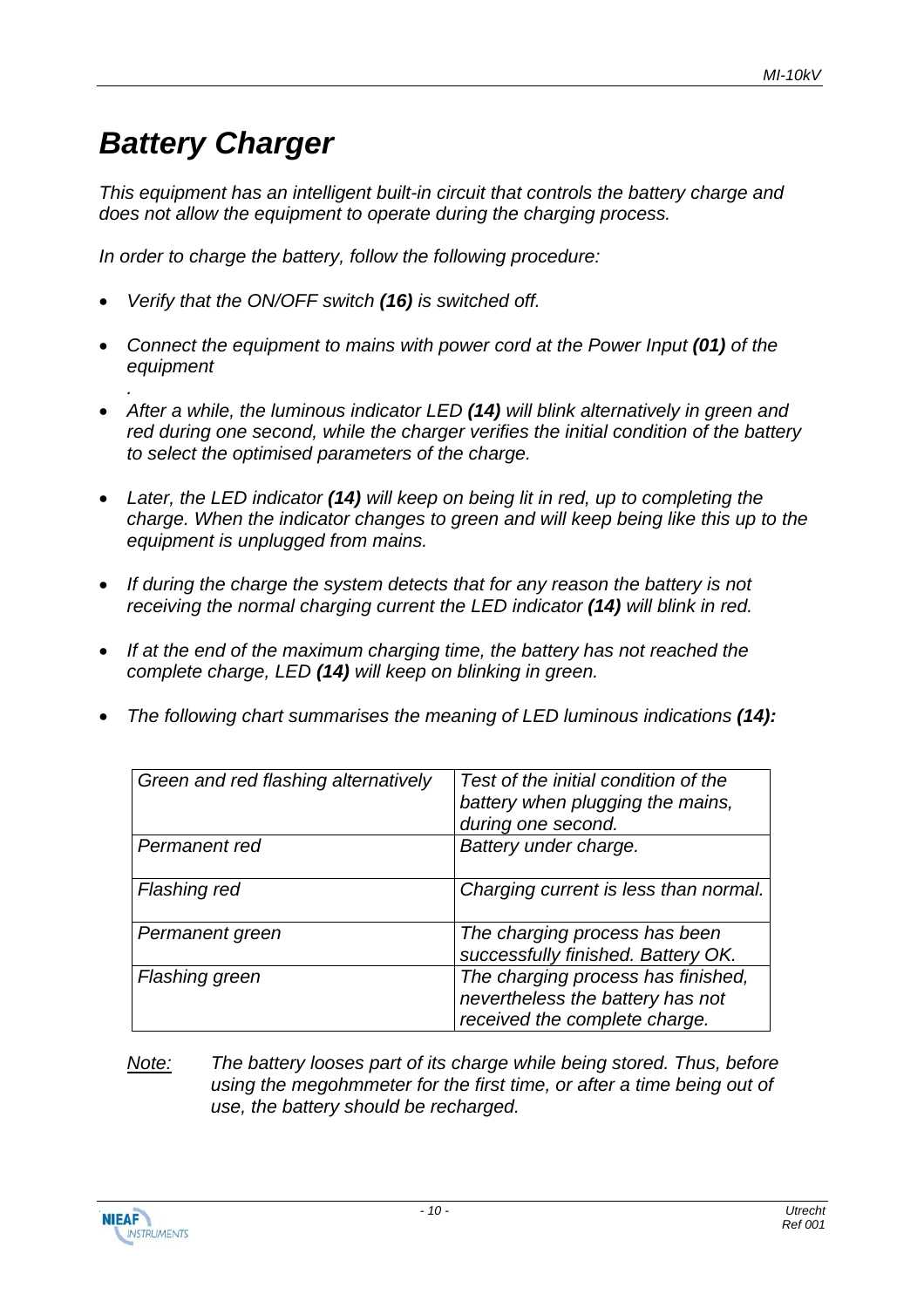# *Application not #32*

## *Use of the GUARD terminal in megohmmeters*

*When insulation resistance measurements are performed with megohmmeters, specially with high-sensitivity instruments measuring high resistance values, the use of the GUARD terminal avoids the harmful influence of stray resistances.*

*In order to better explain the function of this terminal, let us start reviewing the megohmmeter basic circuit diagram of Fig. 1.*

![](_page_10_Figure_5.jpeg)

*Where:*

- *V: DC high-voltage generator*
- *Ri: Generator internal resistance*
- *A: Indicator meter (microammeter)*

*The unknown resistance (Rx) is connected between Vt and R terminals. Its value determines the current through the circuit, which in turn is indicated by the microammeter. The value of Rx can be determined as follows:*

$$
Rx = \frac{V}{I} - Ri
$$

![](_page_10_Picture_12.jpeg)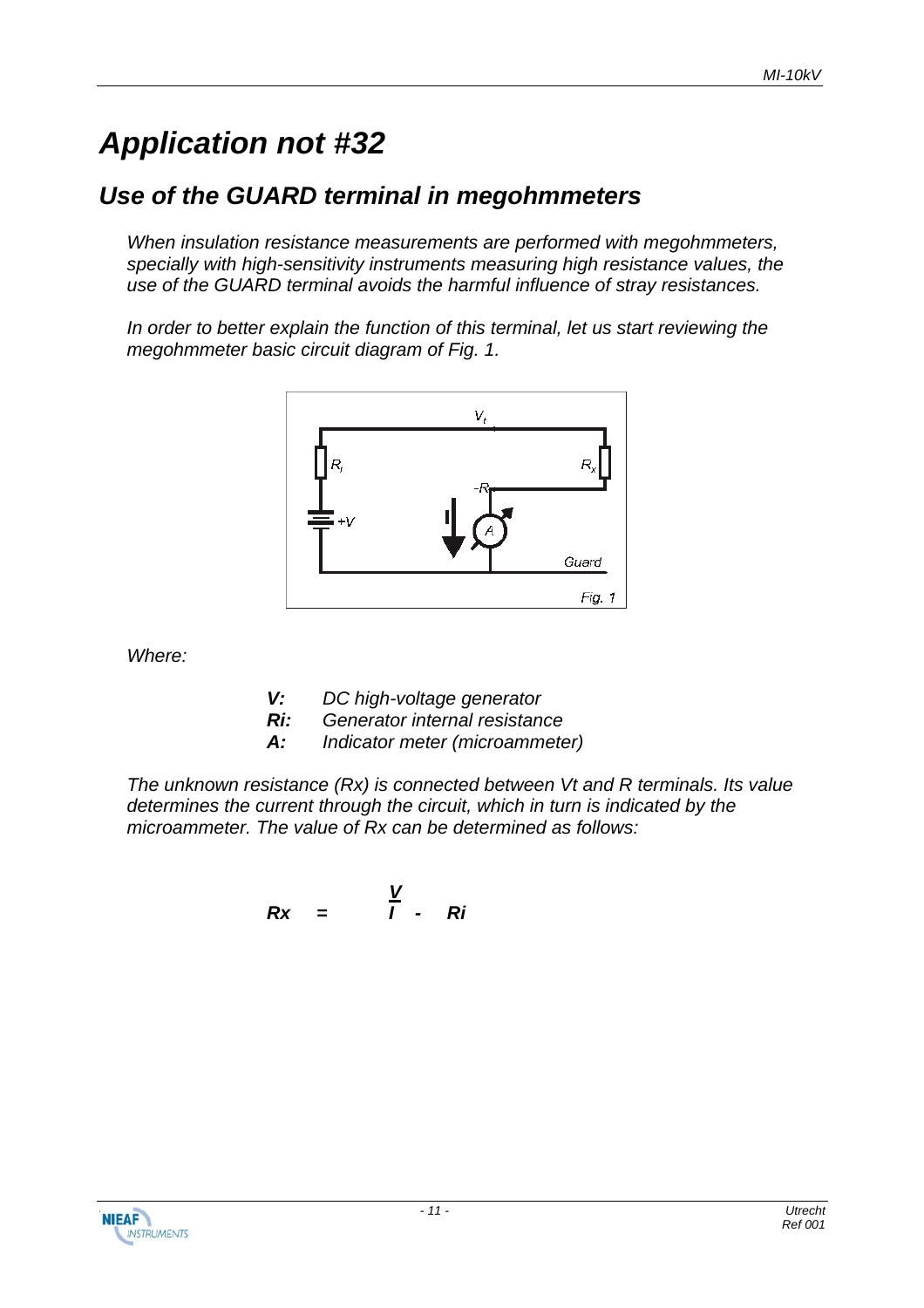*In many cases the resistance to be measured is in parallel with other stray resistances which influence on Rx should be minimum and if possible, zero.*

![](_page_11_Figure_2.jpeg)

*A typical example of this situation is when the insulation resistance between primary and secondary windings of a transformer mounted inside a metal housing is be measured.*

- *Rx: Insulation resistance between primary and secondary winding.*
- *R1: Insulation resistance between primary winding and housing.*
- *R2: Insulation resistance between secondary winding and housing.*

*If megohmmeter (terminals Vt and R) is connected to transformer terminals A and B, and considering that the resistance of the turns on each side of the transformer may be disregarded as compared with the insulation resistance between primary and secondary windings measured by Megohmmeter, Rx appears to be in parallel with (R1+R2).*

*The situation is changed if we connect the transformer housing to GUARD terminal.*

![](_page_11_Picture_9.jpeg)